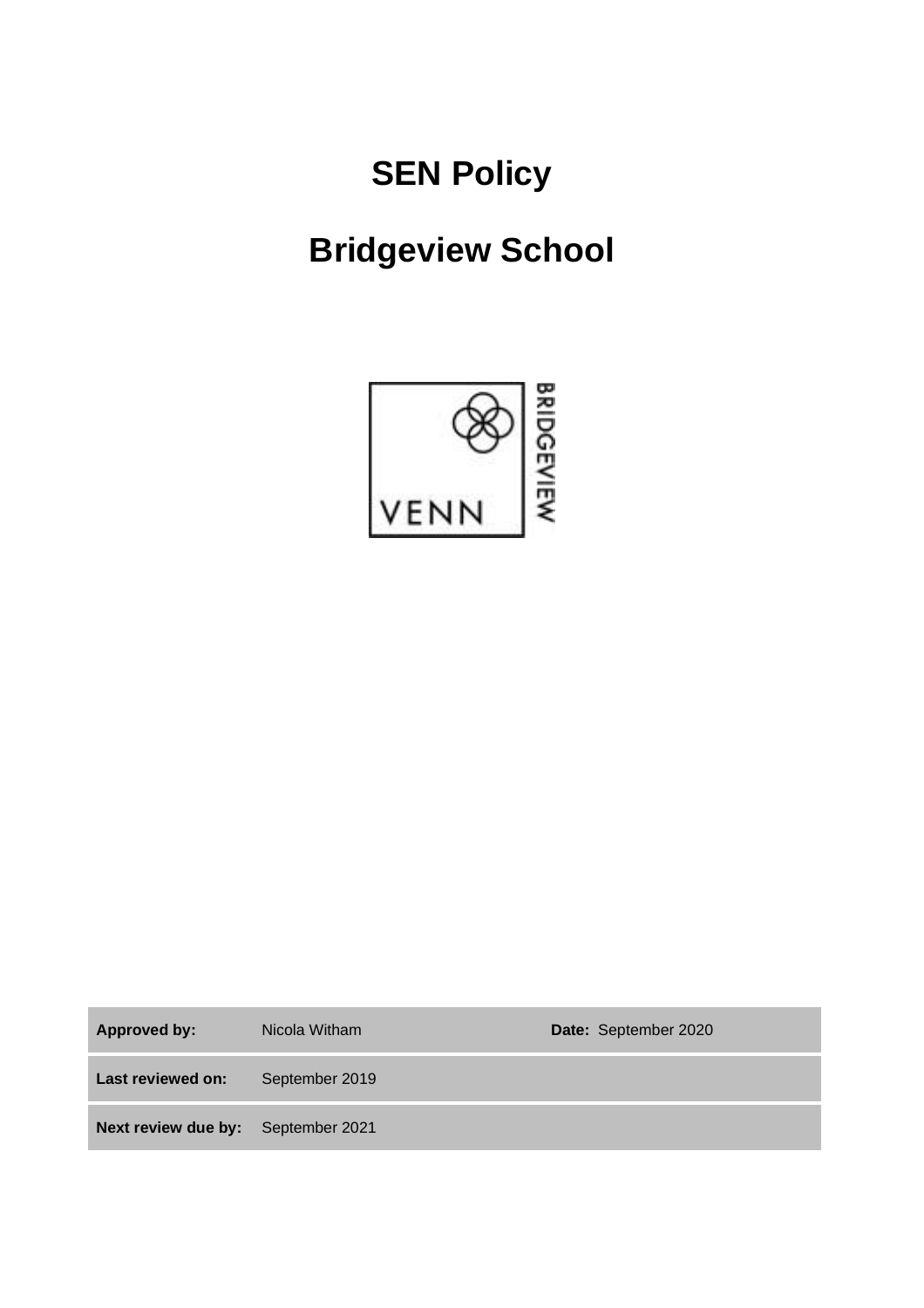# **Contents**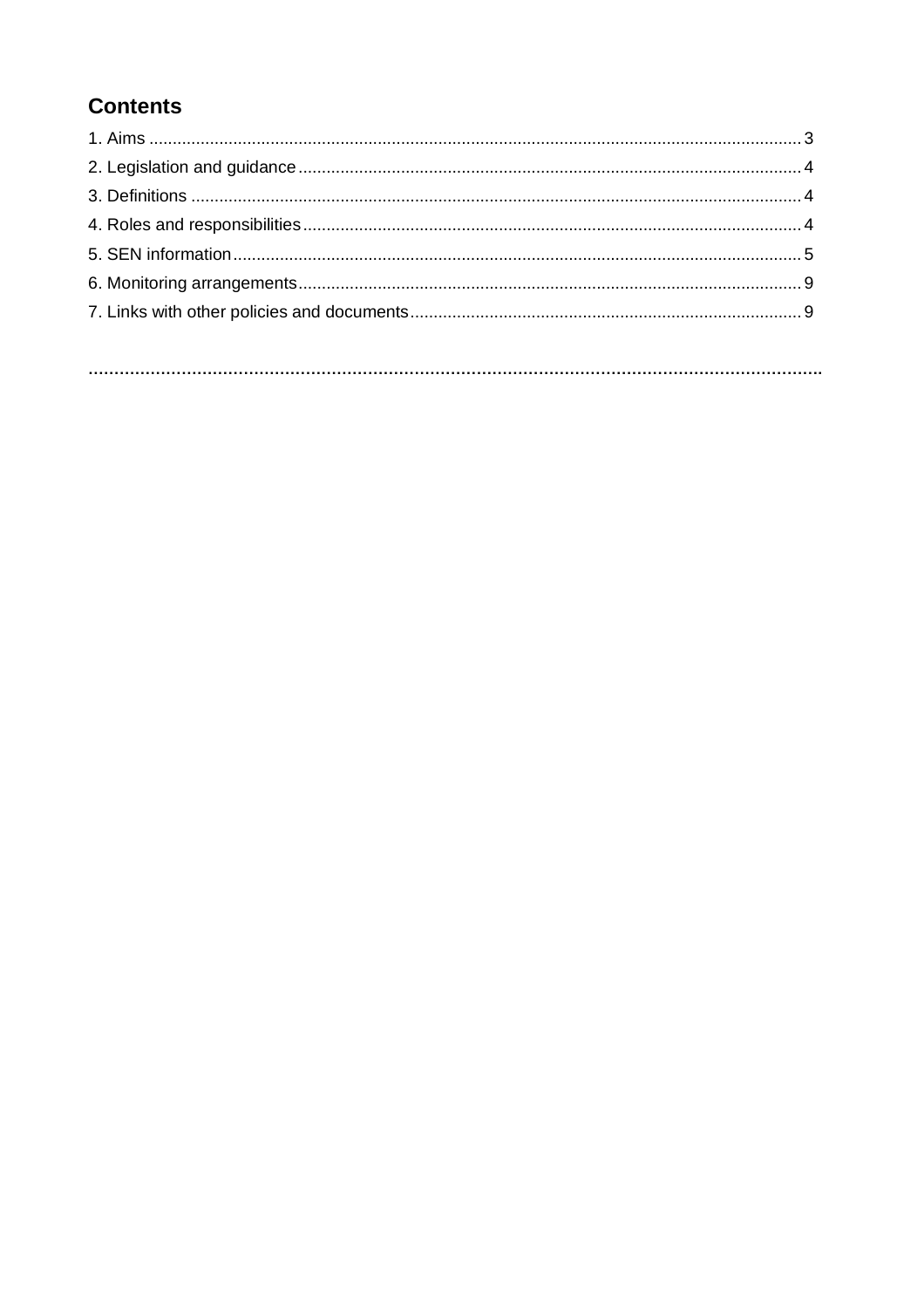## **1. Aims**

## **Vision**

Bridgeview School is committed to meeting the needs of all pupils with special educational needs and disabilities (SEND).

We firmly believe that all children and young people with special educational needs are entitled to an education which enables them to:-

Achieve the best possible outcomes Make a successful transition through each stage of their lives Become confident individuals living fulfilling lives

## **Identification and assessment of Pupils with SEN**

## **All pupils in Bridgeview School have an Education Health Care Plan (EHCP)**

Information is gathered from the pupils previous setting prior to the admission meeting.

Upon admission baseline assessments are made on levels of attainment and learning behaviours.

Each pupil has an individual positive handling plan

Teachers are actively encouraged to raise concerns in relation to Pupil progress towards identified targets in the EHCP or presenting behaviours with the SENCO in a timely manner. This supports the continued identification of SEN need within the setting.

All Teaching and Support staff receive regular training

## **Provision for pupils with SEN**

The policies outlined in this section apply to all Pupils with SEN whether or not they have an EHCP.

The school closely monitors the progress of all pupils with special educational needs. All pupils in the Bridgeview School are on the SEN register. The effectiveness of the provision for these pupils is evaluated to ensure they make adequate progress. This is reviewed half termly with class teacher, parent/carer, SENCO and with the pupils themselves.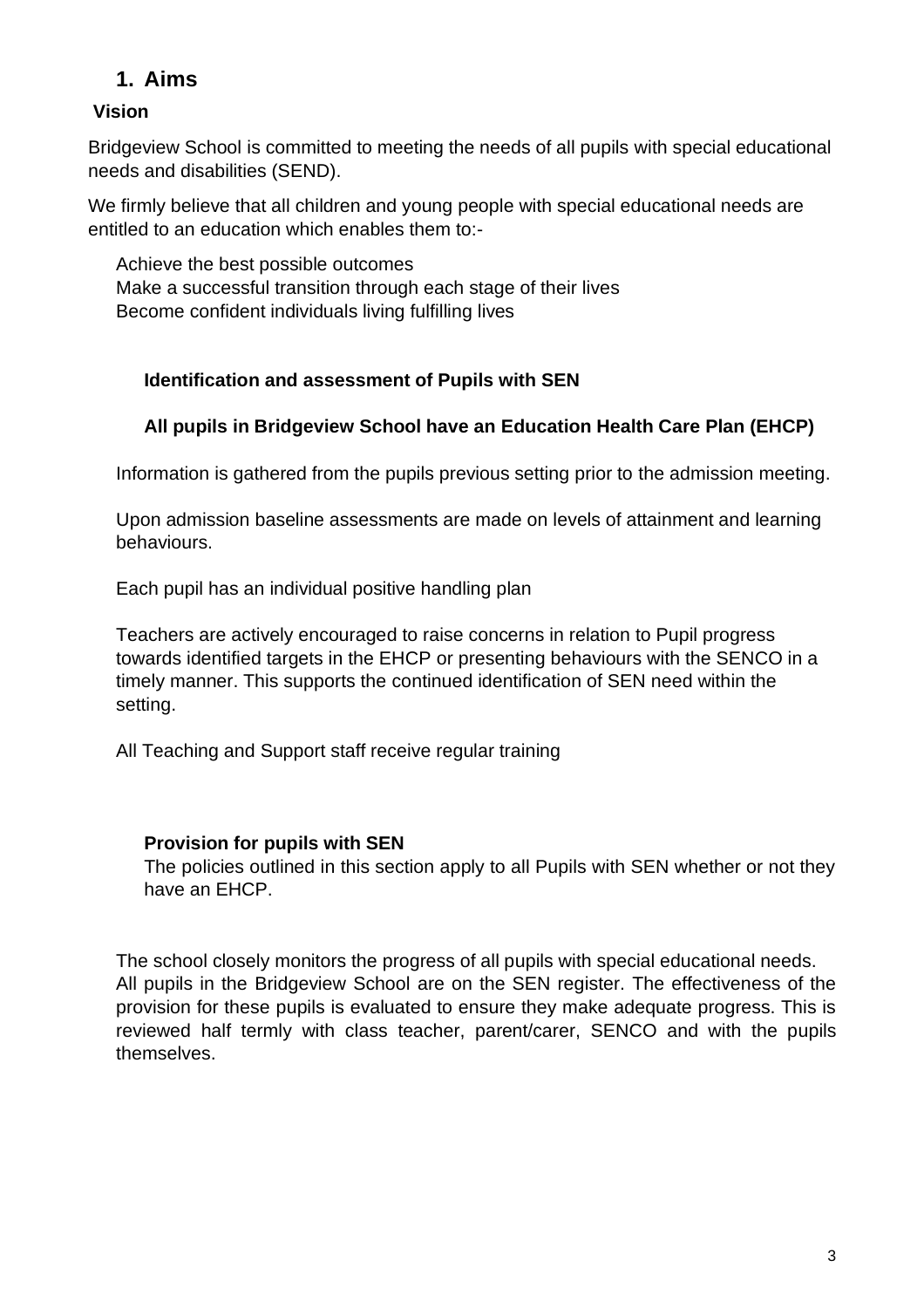## **2. Legislation and guidance**

This policy and information report is based on the statutory [Special Educational Needs](https://www.gov.uk/government/uploads/system/uploads/attachment_data/file/398815/SEND_Code_of_Practice_January_2015.pdf)  [and Disability \(SEND\) Code of Practice](https://www.gov.uk/government/uploads/system/uploads/attachment_data/file/398815/SEND_Code_of_Practice_January_2015.pdf) and the following legislation:

- [Part 3 of the Children and Families Act 2014,](http://www.legislation.gov.uk/ukpga/2014/6/part/3) which sets out schools' responsibilities for pupils with SEN and disabilities
- [The Special Educational Needs and Disability Regulations 2014,](http://www.legislation.gov.uk/uksi/2014/1530/contents/made) which set out schools' responsibilities for education, health and care (EHC) plans, SEN coordinators (SENCOs) and the SEN information report

This policy also complies with our funding agreement and articles of association.

## **3. Definitions**

A pupil has SEN if they have a learning difficulty or disability which calls for special educational provision to be made for them.

They have a learning difficulty or disability if they have:

- A significantly greater difficulty in learning than the majority of others of the same age, or
- A disability which prevents or hinders them from making use of facilities of a kind generally provided for others of the same age in mainstream schools

Special educational provision is an educational or training provision that is additional to, or different from, that made generally for other children or young people of the same age by mainstream schools.

## **4. Roles and responsibilities**

**4.1 The SENCO** is Judith Burn

Contact Telephone Number: 01482 303300

Email:jburn@vennacademy.org

They will:

- Work with the headteacher and SEN governor to determine the strategic development of the SEN policy and provision in the school
- Have day-to-day responsibility for the operation of this SEN policy and the coordination of specific provision made to support individual pupils with SEN, including those who have EHC plans
- Provide professional guidance to colleagues and work with staff, parents, and other agencies to ensure that pupils with SEN receive appropriate support and high quality teaching
- Advise on the deployment of the school's delegated budget and other resources to meet pupils' needs effectively
- Be the point of contact for external agencies, especially the local authority and its support services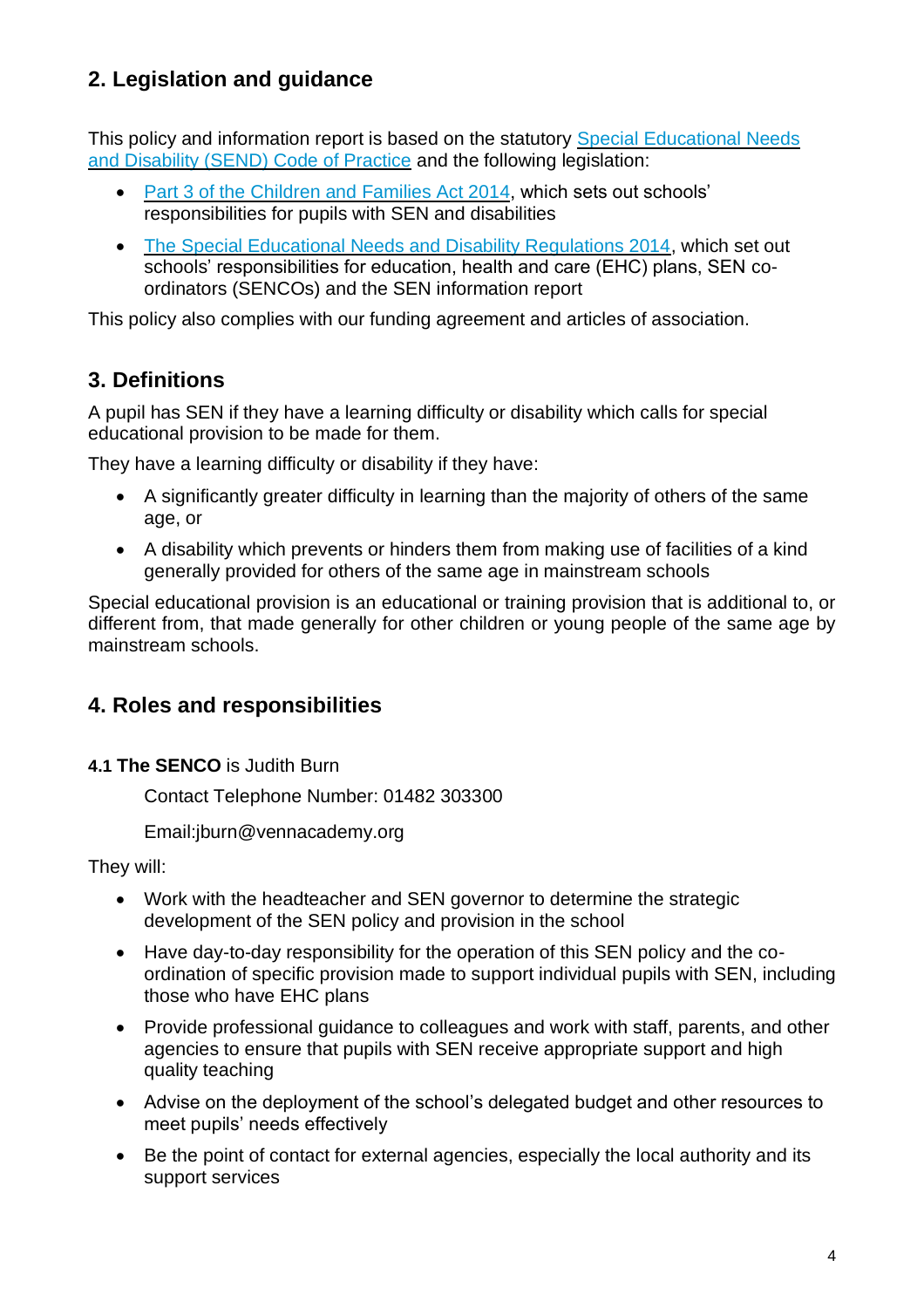- Liaise with potential next providers of education to ensure pupils and their parents are informed about options and a smooth transition is planned
- Work with the headteacher and governing board to ensure that the school meets its responsibilities under the Equality Act 2010 with regard to reasonable adjustments and access arrangements
- Ensure the school keeps the records of all pupils with SEN up to date

## **4.2 The SEN Governor**

The SEN Governor will:

- Help to raise awareness of SEN issues at governing board meetings
- Monitor the quality and effectiveness of SEN and disability provision within the school and update the governing board on this
- Work with the headteacher and SENCO to determine the strategic development of the SEN policy and provision in the school

## **4.3 The Headteacher**

The Headteacher will:

- Work with the SENCO and SEN governor to determine the strategic development of the SEN policy and provision in the school
- Have overall responsibility for the provision and progress of learners with SEN and/or a disability

## **4.4 Class teachers**

Each class teacher is responsible for:

- The progress and development of every pupil in their class
- Working closely with any teaching assistants or specialist staff to plan and assess the impact of support and interventions and how they can be linked to classroom teaching
- Working with the SENCO to review each pupil's progress and development and decide on any changes to provision
- Ensuring they follow this SEN policy

## **5. SEN information**

#### **5.1 The kinds of SEN that are provided for**

- Our school currently provides additional and/or different provision for a range of needs, including: Social, emotional and mental health difficulties, for example, attention deficit hyperactivity disorder (ADHD)
- Communication and interaction, for example, autistic spectrum disorder, Asperger's Syndrome, speech and language difficulties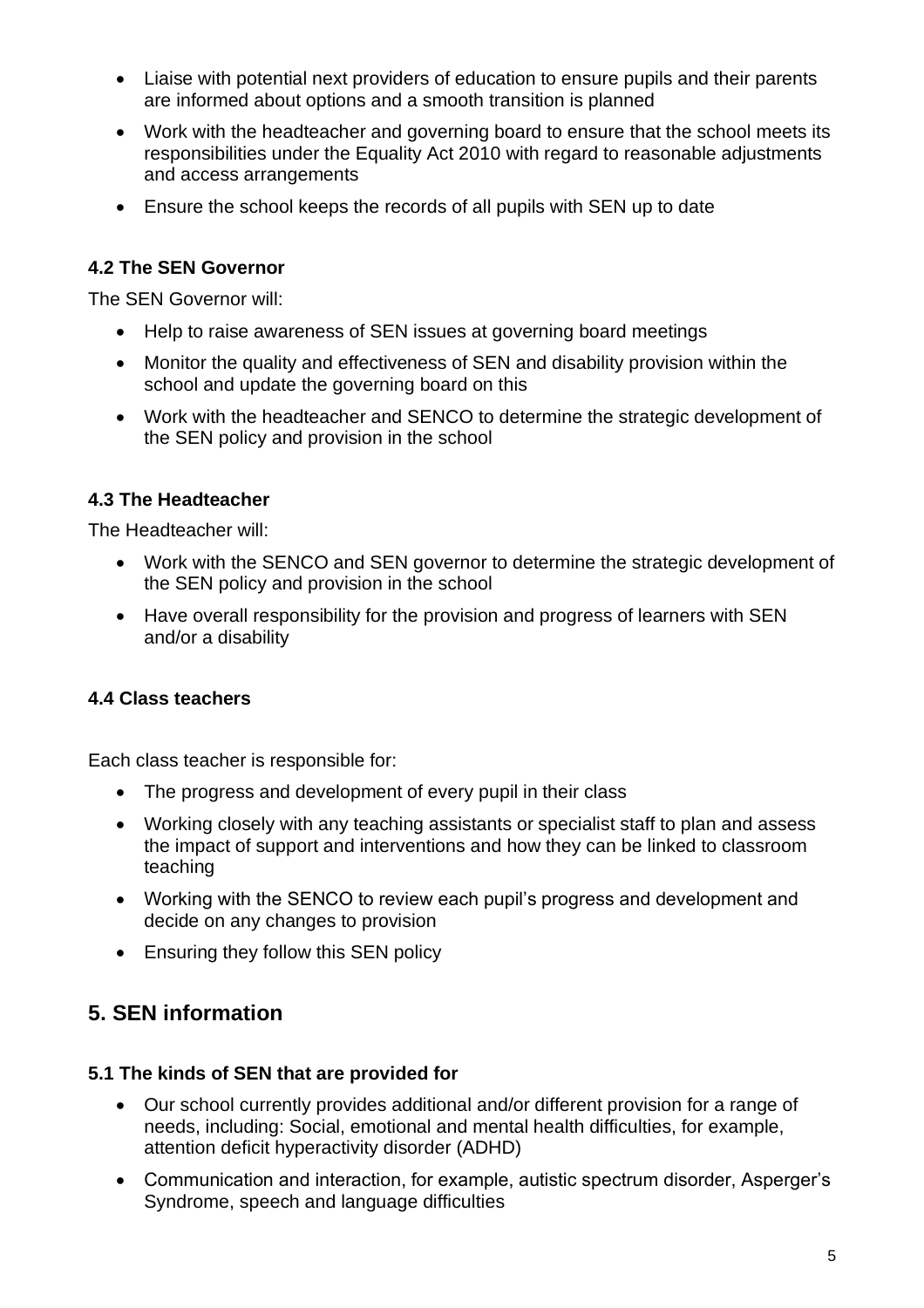- Cognition and learning, for example, dyslexia, dyspraxia,
- Sensory and/or physical needs, for example, visual impairments, hearing impairments, processing difficulties, epilepsy

This includes social emotional mental health, speech, language, communication and the broad range of Autistic Spectrum Disorders.

## **5.2 Our approach to teaching pupils with SEN**

Teachers are responsible and accountable for the progress and development of all the pupils in their class.

High quality teaching supports all our pupils. The work will be differentiated for individual pupils.

We will also provide the following interventions:

In class TA targeted support Small group and 1:1 work – Around literacy/numeracy/social skills Targeted support in their specific area of need Differentiated support within lessons Specific identified interventions delivered by a trained member of staff Well-being and pastoral support including ELSA delivered by our Personal Development mentor. Increased supervision for some Pupils during unstructured time A clear behaviour policy implemented consistently by all staff

## **5.3 Additional support for learning**

We have a dedicated team of Support Staff, a Personal Development Team and a Pastoral Team to support the complex needs of our pupils.

Teaching assistants will support pupils on a 1:1 basis and in small groups based on current need at the time and as directed by class teacher.

When we have concerns that a Pupil will need additional or external support to meet their special educational needs then a request can be made to the Local Authority /service provider and/or other professional support services or voluntary organization which may include:

Educational Psychologist Speech and Language Service Social and Communication Panel team IPASS National Autistic Society Social Care Dyslexia Sparks **CAMHS** KIDS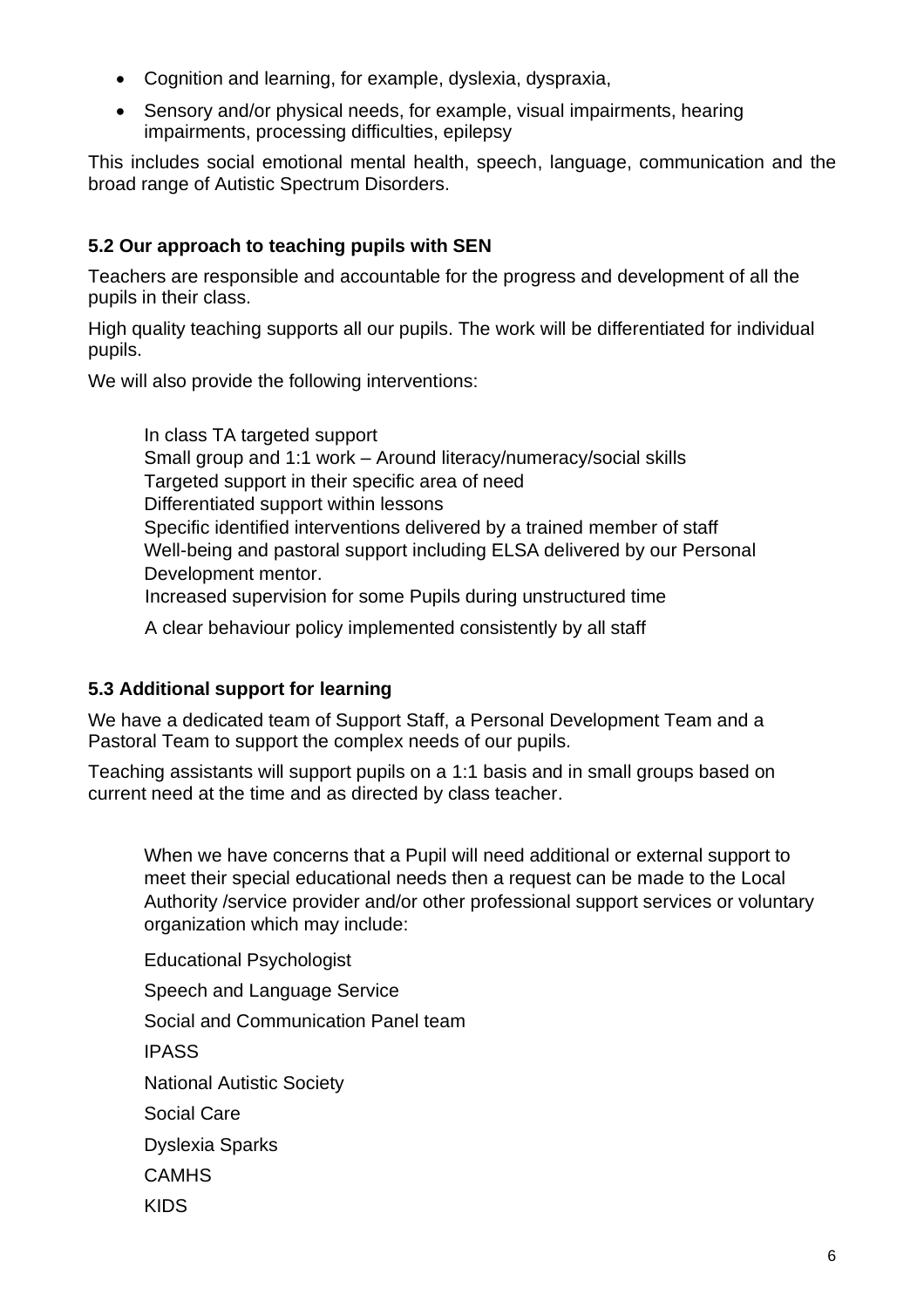School Nursing Team Bereavement Support Team Northcott Outreach Tweendykes/Ganton Outreach Barnardos

This list is not exhaustive. Advice may be sought from one or several service providers when considering the initiation of a statutory assessment.

Throughout this process the local authority has a duty to request the opinions of parents the school and allied professionals.

## **5.4 Expertise and training of staff**

Our SENCO has 5 years of experience in this role and has previously worked for a number of years in Health, has project managed the implementation of new IT systems and managed a Centre for children with special needs and disabilities in Hull.

We currently have an additional two members of staff supporting the SENCO.

We have a team of 26 teaching assistants who are trained to deliver SEN provision.

In the last two academic years, staff have been trained in the following:

Safeguarding Children Awareness

Understanding Dissociation

Visual supports and Structures

Team Teach

Promoting Positive Behaviour

Understanding Autism Anaphylaxis- Recognition and Treatment

Theraplay and Neuroscience, Attachment and impact on resilience.

Autistic Spectrum Disorder online course

Attention Deficit Hyperactivity Disorder online course

Sensory Processing Disorder

We have two members of staff trained as Attachment leads

We use specialist staff for ELSA interventions.

## **5.5 Securing equipment and facilities**

- The type of support, equipment and facilities needed to support children with SEN is led by the child's individual need. Children with an 'Education, Health Care Plan' (EHCP) will have an amount of time to be given as a minimum, to ensure that they are able to meet their targets. Their EHCP clearly lays out the type of support needed as a recommendation. They will also receive additional support linked to their needs. This support may take various forms:
- In class support from teaching assistants
- Small group support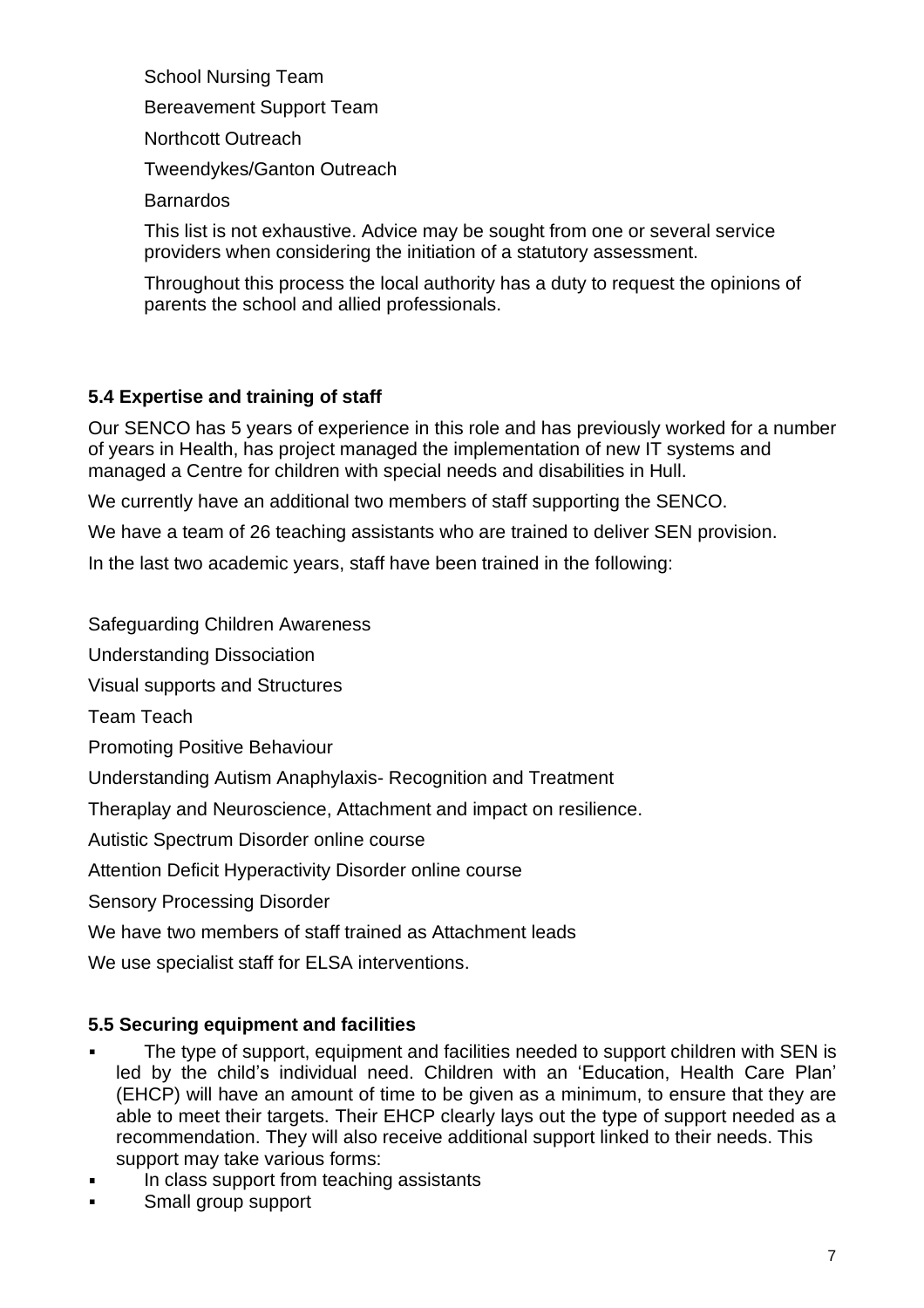- Specialist 1:1 support  $\blacksquare$
- Support from external agencies  $\blacksquare$
- Provision of specialist resources
- Children are given additional and differentiated support and Interventions are put in place to support their learning and the impact of that provision measured.

#### **5.6 Working with other agencies**

As a setting we work closely with external agencies including Health, Social Care, The Local Authority and with the Voluntary Sector including KIDS to meet our pupils SEN needs and to support our families.

Any Annual or Termly review meetings do include invitations to appropriate professions inviting them to attend and contribute.

We work closely with CAMHS and meet termly with them. Northcott Outreach visit termly to review pupil plans. The Virtual School are in regular contact in relation to our LCA pupils.

We also work across boundary with NE Linconshire, Lincolnshire, York and Doncaster Local Authorities.

## **5.7 Complaints about SEN provision**

Complaints about SEN provision in our school should be made to the Head Teacher in the first instance. They will then be investigated using the school's complaints policy.

The parents of pupils with disabilities have the right to make disability discrimination claims to the first-tier SEND tribunal if they believe that our school has discriminated against their children. They can make a claim about alleged discrimination regarding:

- **Exclusions**
- Provision of education and associated services
- Making reasonable adjustments, including the provision of auxiliary aids and services

## **5.8 Contact details of support services for parents of pupils with SEN**

• All support services available across the City of Hull are contained in the Local Offer.

#### **5.9 Contact details for raising concerns**

| Nicola Witham         |
|-----------------------|
| Head                  |
| The Venn Academy      |
| <b>Pickering Road</b> |